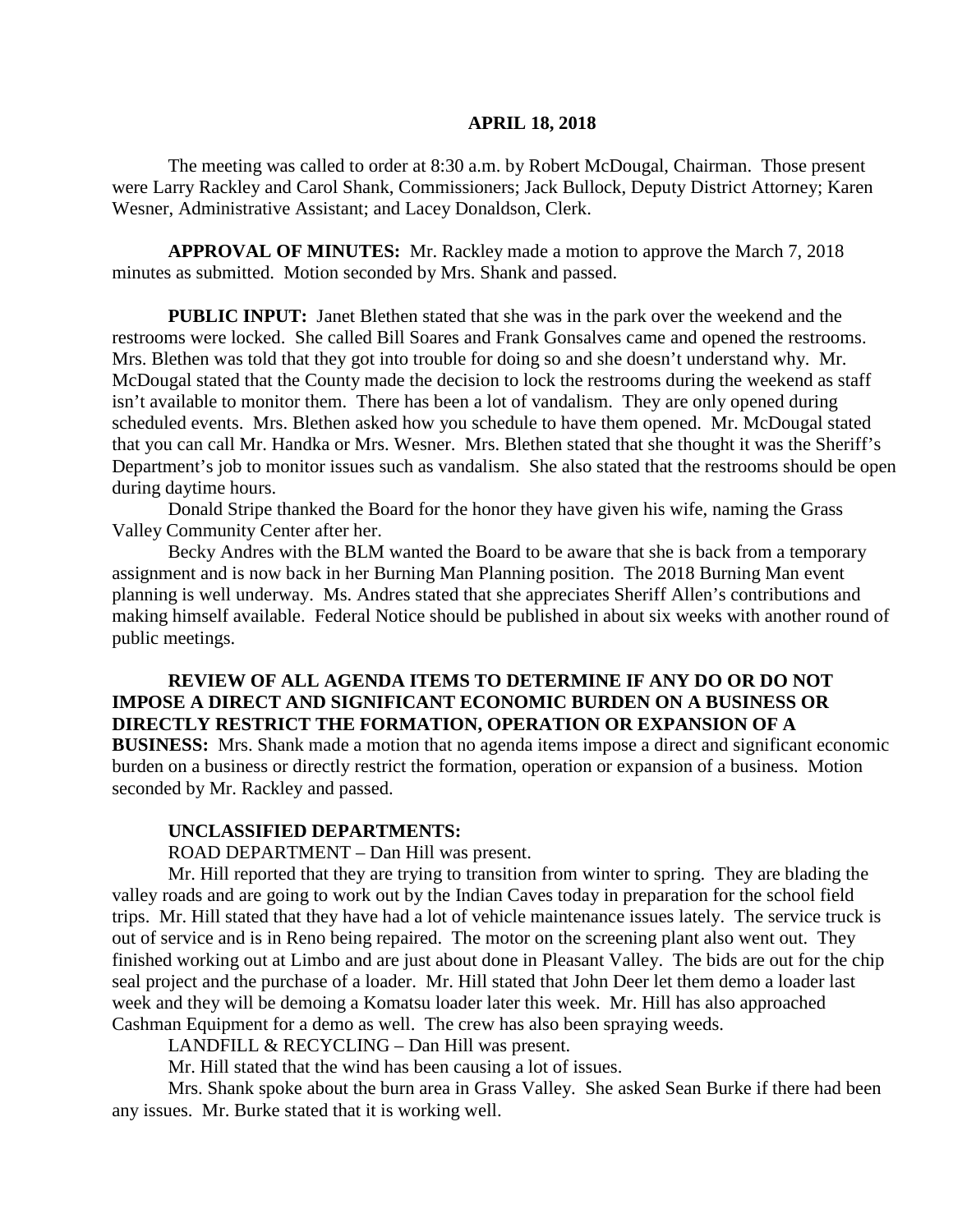### BUILDINGS AND GROUNDS – John Handka was present.

Mr. Handka reported that they have started draining the swimming pool for cleaning. They did have some unexpected broken pipes in the pool house. All the water systems (sprinklers, drip lines, etc.) are up and running.

Mr. McDougal gave Mr. Handka and overview of the discussion from the last Recreation Board meeting. In regards to McDougal Field, the need for new restrooms was discussed. They also discussed replacing the lighting and would like Mr. Handka to get some quotes. Mr. McDougal also stated that the Recreation Board will start submitting work orders to Buildings and Grounds for items that need repair.

Mrs. Shank asked about keeping the restrooms in the park open on weekends, noting that Buildings and Grounds has someone on call. Mr. Handka stated that, per the contract, the employee on call has to be paid for two hours minimum when they are called in. Mr. Handka also stated that he didn't want to burden the Sheriff's Office. Mrs. Shank asked about checking out a key. Mr. Handka doesn't like that idea either.

## PERSHING COUNTY FIRE/AMBULANCE –

*LOVELOCK FIRE DEPT: Approval of out of state travel to attend National Rural EMS Conference in Tucson, Arizona April 23-26, 2018 to include registration, airfare and per diem –* Mrs. Shank made a motion to approve the out of state travel for the Lovelock Fire Department members to attend the National Rural EMS Conference in Tucson, Arizona April 23-26, 2018 with the expense coming out of the department's training budget. Motion seconded by Mr. Rackley and passed. Chief Wilcox reported that the department participated in a wildland refresher course with the BLM (Bureau of Land Management) last night. The second Firefighter I class will be next Thursday. Some of the members who completed the EMT (Emergency Medical Technician) class are still taking their final tests. All of the EMT licenses that needed renewed have been completed.

Chief Wilcox stated that this week is National Volunteer Firefighters Week. He spoke with Pam Munk and they are looking at applying for a SAFER (Staffing for Adequate Fire & Emergency Response) grant. The application is due by the end of next week. Mr. Heidemann stated that even if we aren't awarded the main grant, they also offer micro grants that are ongoing throughout the year.

Chief Wilcox stated that they are also working with the School District on a couple of programs. They would like to have a student come in and start inputting the information into the reporting program. They also discussed a "School to Work" program.

*GRASS VALLEY FIRE:* Sean Burke was present.

Mr. Burke showed the Board pictures of the burn pit at the Grass Valley transfer station. Mr. Burke stated that he last reported that they were having some issues with their trucks and those have been resolved. They currently have 16 members on their roster. They will be participating in a training session with the BLM the first weekend in May. They are on stand-by to burn the items in the burn pit, but will probably wait until it is fuller. Mr. Burke stated that the burn ban probably won't be activated until June and will be on through fall. Humboldt General Hospital will be offering an Advanced EMT class and it will be open to all the Pershing County fire departments.

*Removal of inventory items valued over \$1,000 to comply with physical count done in 2016 –* Mrs. Shank made a motion to approve the removal of the inventory items as submitted. Motion seconded by Mr. Rackley and passed.

*IMLAY FIRE: Approval to appraise property located adjacent to Fire House, APN 006-113-03, described as Lot 2, Block F, Noble Subdivision, Town of Imlay, in preparation of possible purchase by the County for use by the Imlay Volunteer Fire Department –* Mrs. Shank made a motion to approve having the property located adjacent to the Imlay Fire House, APN #006-113-03, appraised in preparation for the possible purchase of the property for use by the Imlay Volunteer Fire Department. Motion seconded by Mr. Rackley and passed.

SAFETY/GRANT WRITER – Mrs. Shank stated that she has asked Mrs. Munk for a list of the grants she is working on.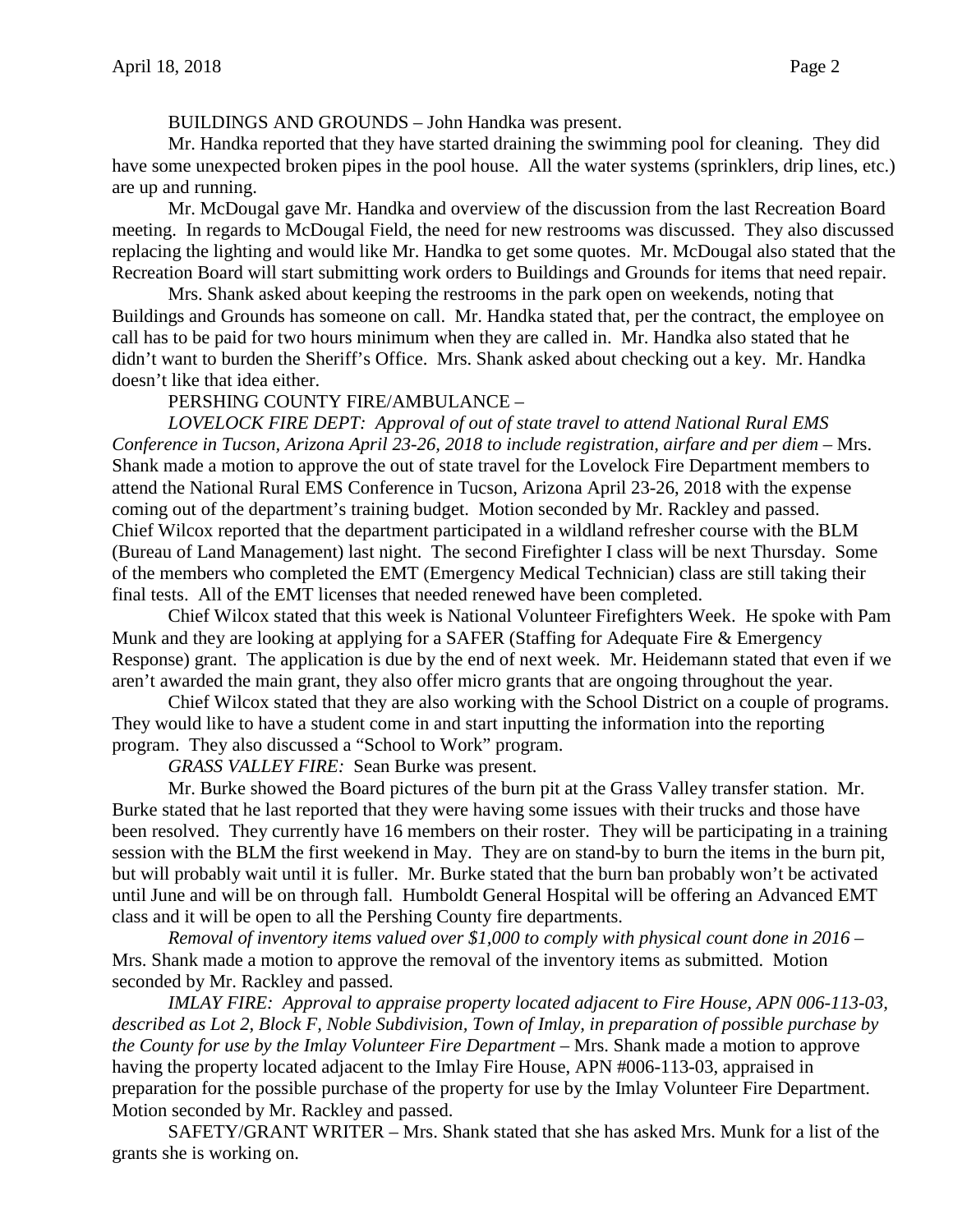*Request for approval for Carol Shank and Pam Munk to attend a Grant Writing Workshop in Carson City, NV on May 7 & 8, 2018 including the registration of \$445 per person (would use County vehicle and travel back and forth each day):* Mrs. Shank spoke about the grant workshop. She would like Mrs. Munk to attend to gain better knowledge in writing grants. Mrs. Shank would like to attend so that she can better review the grants written and offer suggestions. Mrs. Shank also stated that attendance gives you access to a grant portal. Mr. Rackley asked about where the funding would come from. Mr. McDougal is also concerned about the cost. Mrs. Shank stated she is as well, but thinks the benefits out way the cost. Mr. Rackley asked Mrs. Childs if she had any ideas about how to pay for it. Mrs. Childs stated that Mrs. Munk's registration, etc. could be taken out of General Government, as long as Mrs. Munk is under budget in Safety. Mrs. Munk stated that she thinks she will be under budget approximately \$1,000. Mr. McDougal suggested that just Mrs. Munk attend.

Mr. Rackley made a motion to allow Pam Munk to attend a Grant Writing Workshop in Carson City, NV on May  $7 \& 8$ , 2018 with the registration fee of \$445 paid for out of the General Government line item. Motion seconded by Mrs. Shank and passed.

*Update:* Mrs. Munk reported that we will not be able to apply for the broadband grant as it is very cumbersome and we probably wouldn't be successful. Mrs. Munk will submit the application for the SAFER grant. There is a fundraising event a week from this Saturday for the playground equipment. She has not sold very many tickets. Mr. Abbott stated that he could put something on the website to advertise the event. Mrs. Munk also reported that there are still several people that have not signed onto the E-Learning to complete their safety classes. The Street Fair fundraiser has been moved to June  $30<sup>th</sup>$ . This is also the day of the youth swim meet. Mrs. Munk stated that some booths have already been sold and the event will be at the Amherst Park. There will be a CPR class on May 24.

IT DEPARTMENT – Justin Abbott was present.

Mr. Abbott asked the Board if they had any additional questions regarding the Broadband Grant. The Board understood why it wasn't feasible.

Mr. Abbott reported that he has all put two people trained on the new website. There is a Community Calendar on the website that can be used by everyone. Mr. Abbott also stated that he has met with most of the departments in regards to an IT Strategy Plan. The Votec server installation for the Clerk-Treasurer's office went well and they have started training. Mr. Abbott has also ordered the server for the Sheriff's Office. The conversion with Tyler and Eagle Recording is moving forward in the Recorder's Office.

Mr. McDougal stated that he was just looking at the Community Calendar on the website and we need to make sure the Commission meetings and Advisory Board meetings show up. It was noted that there is a separate calendar for community events and public meetings.

### **ELECTED DEPARTMENTS:**

LACEY DONALDSON, CLERK-TREASURER – Mrs. Donaldson stated that Mr. Abbott installed the VOTEC application on hers and Rachel Craspay's computers and they started online training on Tuesday. They are continuing to receive the new election equipment and supplies for the Primary. Mrs. Donaldson also reported that she held interviews for her vacant position yesterday and she will be making an offer of employment this afternoon.

*Approval of corrections/changes to the Tax Roll:* There were no corrections or changes submitted.

*Approval of Scope of Services for Bond Counsel in regards to the Humboldt River Ranch Special Assessment District and the refunding of assessment payments:* Mrs. Donaldson stated that Mr. Shields was going to call and speak with Kendra Follett about the agreement and she has not received an update. Mr. McDougal stated that he spoke with Mr. Shields and he is recommending approval.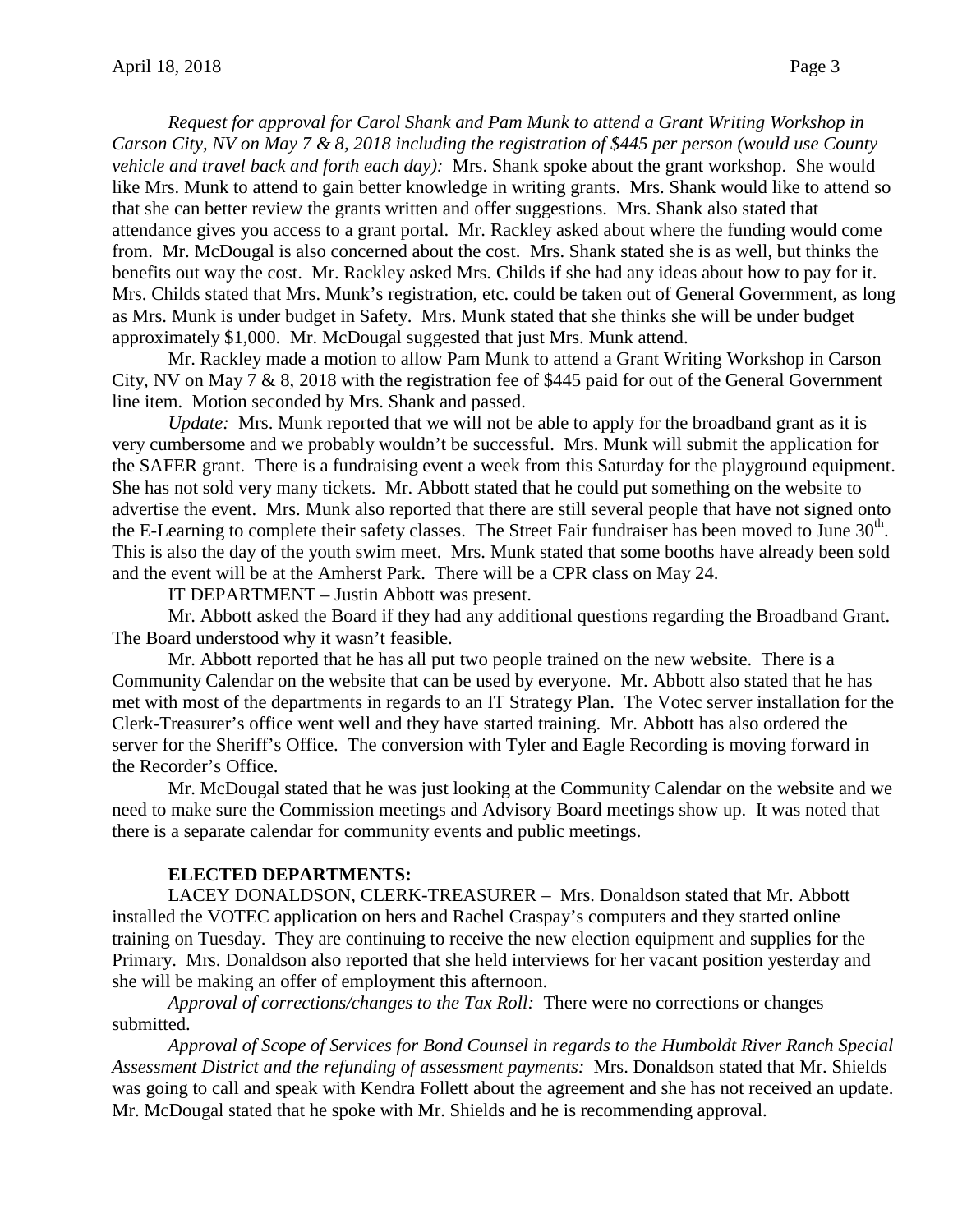Mrs. Shank made a motion to approve the Scope of Services for Bond Counsel in regards to the Humboldt River Ranch Special Assessment District and the refunding of assessment payments as submitted. Motion seconded by Mr. Rackley and passed.

RENE CHILDS, RECORDER-AUDITOR – *Request for approval of Critical Need Position through PERS (Public Employees' Retirement System) for retired reserve deputies for Pershing County Law Enforcement Center:* Mrs. Shank made a motion to approve the Critical Need Position through PERS for retired reserve deputies for the Pershing County Law Enforcement Center. Motion seconded by Mr. Rackley and passed.

## **UPDATE ON PROGRESS OF SITE LOCATION, DESIGN, FUNDING, AMENITITES, AND CONSTRUCTION OF FUTURE LAW ENFORCEMENT CENTER:** Mr. Rackley met with Mayor Giles and Joe Crim in regards to the City's parcel on Amherst. Mr. Rackley would like the Board to do an on-site tour. The Board decided to meet at 7:00 a.m. on May  $2<sup>nd</sup>$  prior to the Jail Inspection. Mr. Rackley gave the Board a plot map and explained that the long, skinny parcel belongs to the City. The parcel that would be ideal doesn't have a parcel number and ownership is unknown.

**BOARD APPOINTMENTS:** LIBRARY BOARD – A letter was received from Sheila Schein expressing interest in serving on the library Board.

Mrs. Shank made a motion to appoint Sheila Schein to the Library Board with a term expiring June 30, 2020. Motion seconded by Mr. Rackley and passed.

# **GRASS VALLEY ADVISORY BOARD:** Sean Burke and Paul Schlehr were present.

Mr. Schlehr stated that they have a Candidate's Night scheduled for Monday, May  $21<sup>st</sup>$  at 7:00 p.m. Mr. Schlehr also spoke about the transfer station and stated that it looks better. Mr. Burke spoke about the Community Center stating that the roof is still leaking and mold is starting to develop. Mr. Burke also stated that the weeds are starting to come in. The Grass Valley Fire Department has a contract with someone to spray the weeds at the firehouse and they do a fantastic job. Mr. Burke just needs to know if Buildings and Grounds is going to take care of the weeds or if he should hire someone. Mr. Schlehr stated that the new doors are fine for people going out, but a handle is needed to pull the doors closed when the wind is blowing. Mr. Rackley stated that he would speak to Mr. Handka about the issues that were brought up today.

**CORRESPONDENCE:** There was no additional correspondence.

**PLANNING & BUILDING AND IMLAY WATER:** REQUEST FOR HIGHER ROOM RATE TO ATTEND POOL/PACT ADVANCED ESSENTIAL MANAGEMENT TRAINING IN CARSON CITY, NV APRIL 18-19, 2018 – Mrs. Shank made a motion to approve the request for a higher room rate for Mr. Evans to attend POOL/PACT Advanced Essential Management Training in Carson City April 18-19, 2018. Motion seconded by Mr. Rackley and passed.

**REPORT FROM ADMINISTRATIVE ASSISTANT:** REQUEST BY COMMISSIONER LARRY RACKLEY FOR OUT OF STATE TRAVEL AND HIGHER ROOM RATE TO ATTEND THE 2018 NATIONAL TRANSLATOR ASSOCIATION CONFERENCE IN SALT LAKE CITY, UT – Mr. Rackley explained that this is for the TV Board and the cost has been budgeted for.

Mrs. Shank made a motion to approve Commissioner Rackley's out of state travel and higher room rate to attend the 2018 National Translator Association Conference in Salt Lake City, Utah. Motion seconded by Mr. McDougal. Mr. Rackley abstained. Motion carried.

**ITEMS FOR FUTURE AGENDAS:** No additional items were discussed.